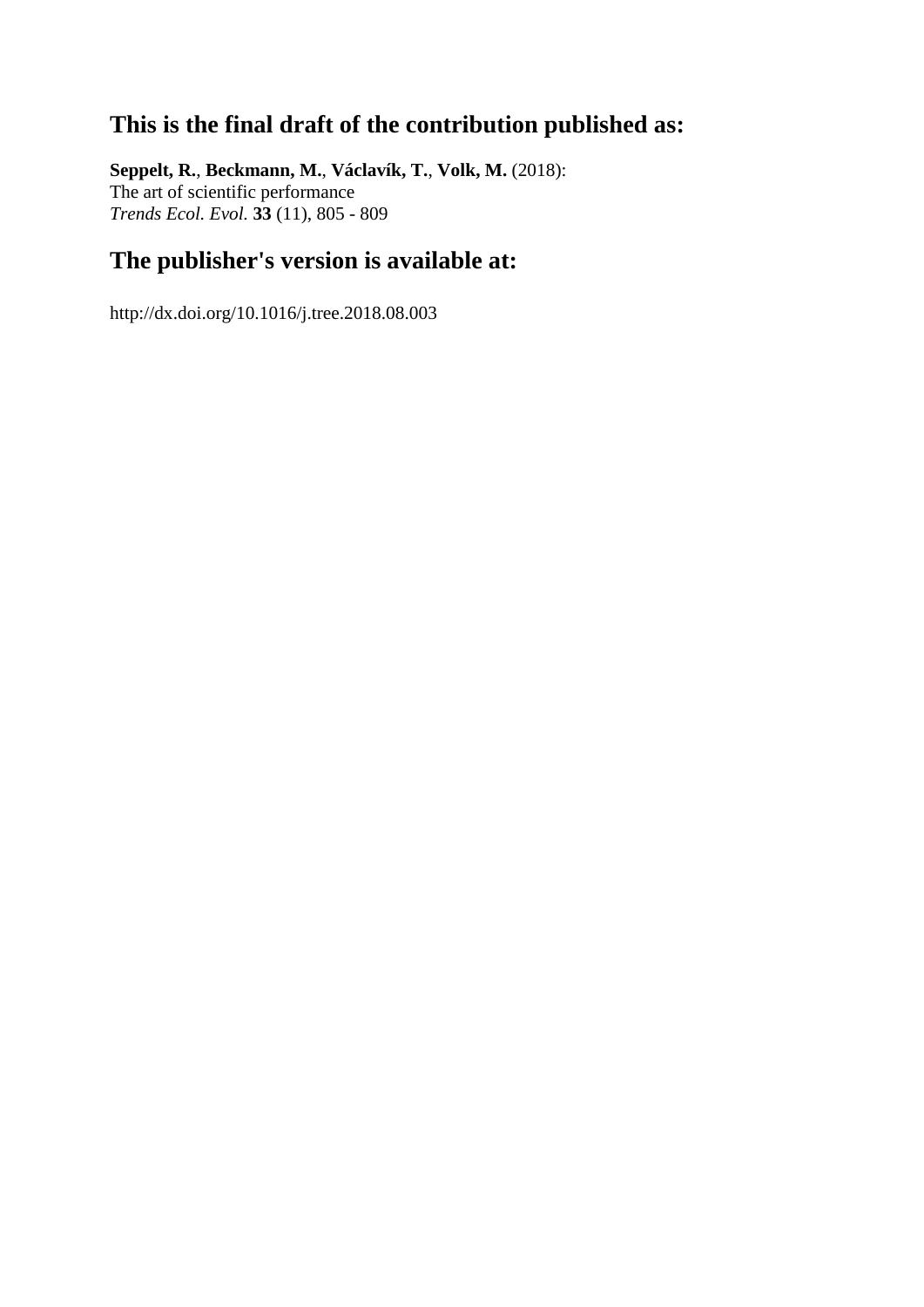# **Format**

Scientific Life

# **Title**

The art of scientific performance

# 5 **Authors**

Ralf Seppelt<sup>1,2,3,\*</sup>, Michael Beckmann<sup>1</sup>, Tomáš Václavík<sup>1,4</sup>, Martin Volk<sup>1,2</sup>

# **Affiliations**

- <sup>1</sup> UFZ Helmholtz Centre for Environmental Research, Leipzig. Department Computational Landscape Ecology, Permoserstraße 15, 04318 Leipzig, Germany
- 10 <sup>2</sup> Institute of Geoscience & Geography, Martin-Luther-University Halle-Wittenberg, 06099 Halle (Saale), Germany
	- $3$  iDiv German Centre for Integrative Biodiversity Research, 04103 Leipzig, Germany
	- <sup>4</sup> Palacký University Olomouc, Faculty of Science, Department of Ecology and Environmental Sciences, 78371 Olomouc, Czech Republic
- 15 \* Corresponding author: ralf.seppelt@ufz.de

# **Abstract**

Humanity builds upon scientific findings, but the credibility of science might be at risk in a "post-factual" era of advanced information technologies. Here we propose a systemic change for science, to turn away from a growth paradigm and to refocus on quality,

20 characterized by curiosity, surprise, discovery, and societal relevance.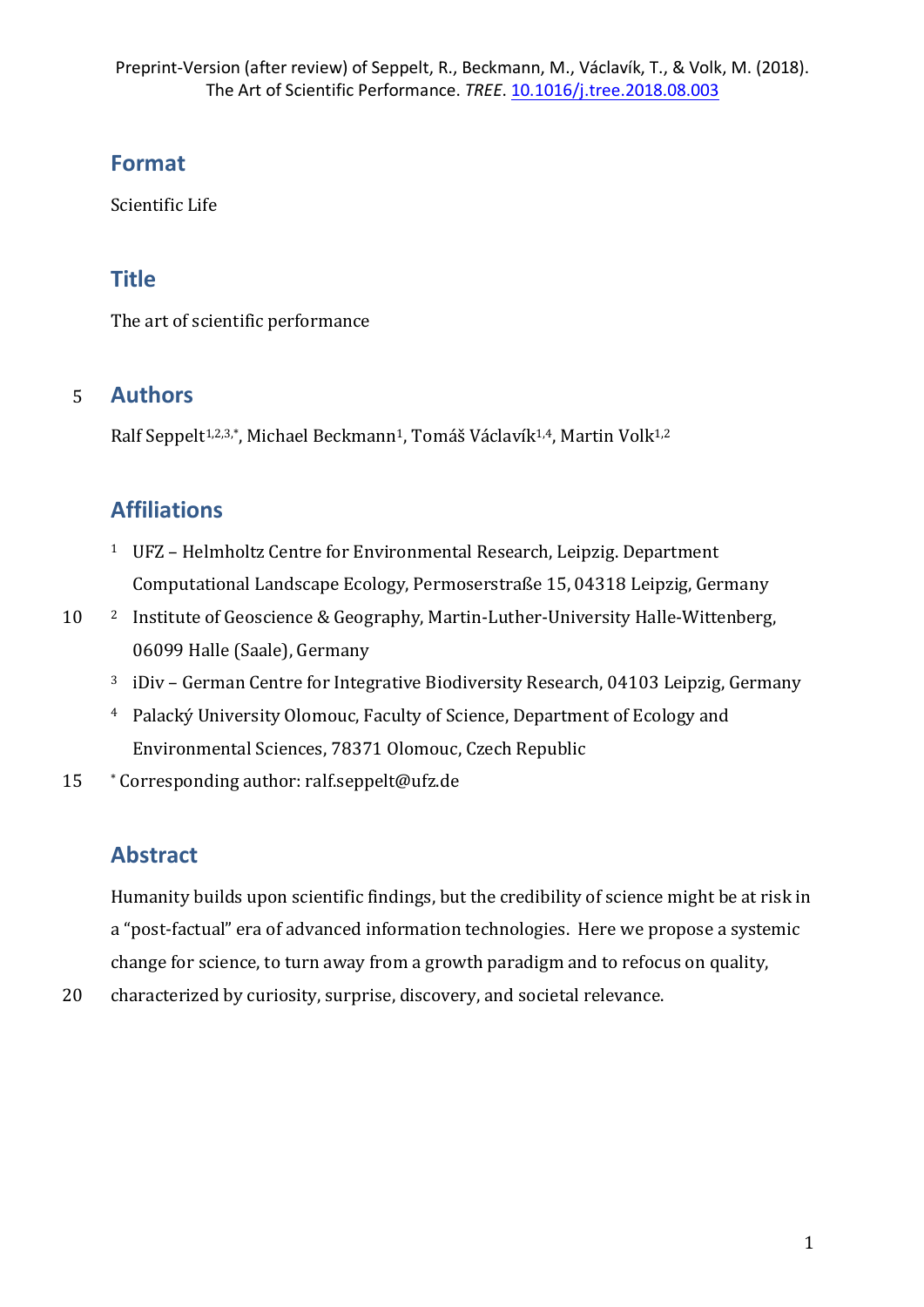## **Text**

### **Modern Science: A 350-year-old Success Story**

Modern science is characterized by a well-established system of self-control by peers. It 25 has not substantially changed since the first publication in the Philosophical Transactions of the Royal Society of London in 1665. The launch of this first modern outlet for scientific achievements was only one event in a long-lasting success story. Throughout its entire history, humanity has built upon scientific findings. Being able to understand functional principles of the environment made it possible for humankind to

- 30 know when and where to plant and harvest, how to best fertilize and irrigate, fight pests, trade efficiently, build houses and dams, optimize transport and stay or get healthy. While there are multiple examples of scientific findings that had negative consequences (e.g. industrial emissions, weapons) or are questionable within ethical standards (e.g. genetic modifications), today – more than ever – good science is part of what is needed
- 35 to solve the most pressing environmental challenges such as coping with climate change, maintaining the functioning of ecosystems, halting biodiversity loss while feeding 10 billion people and improving the well-being for diverse societies. Despite such potential, science has been lately criticized for lacking societal relevance. The most recent proclamations of the "post-factual era" indicate that humanity might be turning away
- 40 from its most trusted source of knowledge.

We here provide a short history of science and synthesize the various facets of the recent "scientific crisis". From this analysis we infer that systemic changes are needed in academia. We propose several guidelines for everybody working in academia which may help re-evaluate our understanding of the "quality of science" but also

45 amplify academia's role in society.

#### **Causes and consequences: A great acceleration, databases and metrics**

The 350yr-old systematic approach of science to self-assess its outputs in the form of peer review is currently undergoing a transformation due to globalization and advances in information technologies. Short research summaries, called papers, have replaced

50 books because of their much faster publication process. Online publications and webbased marketing have resulted in negligible production costs and stimulated a substantial growth in the number of journals. Publishing has changed from a philanthropic idea to a business model that rests on the shoulders of tax-payers, as all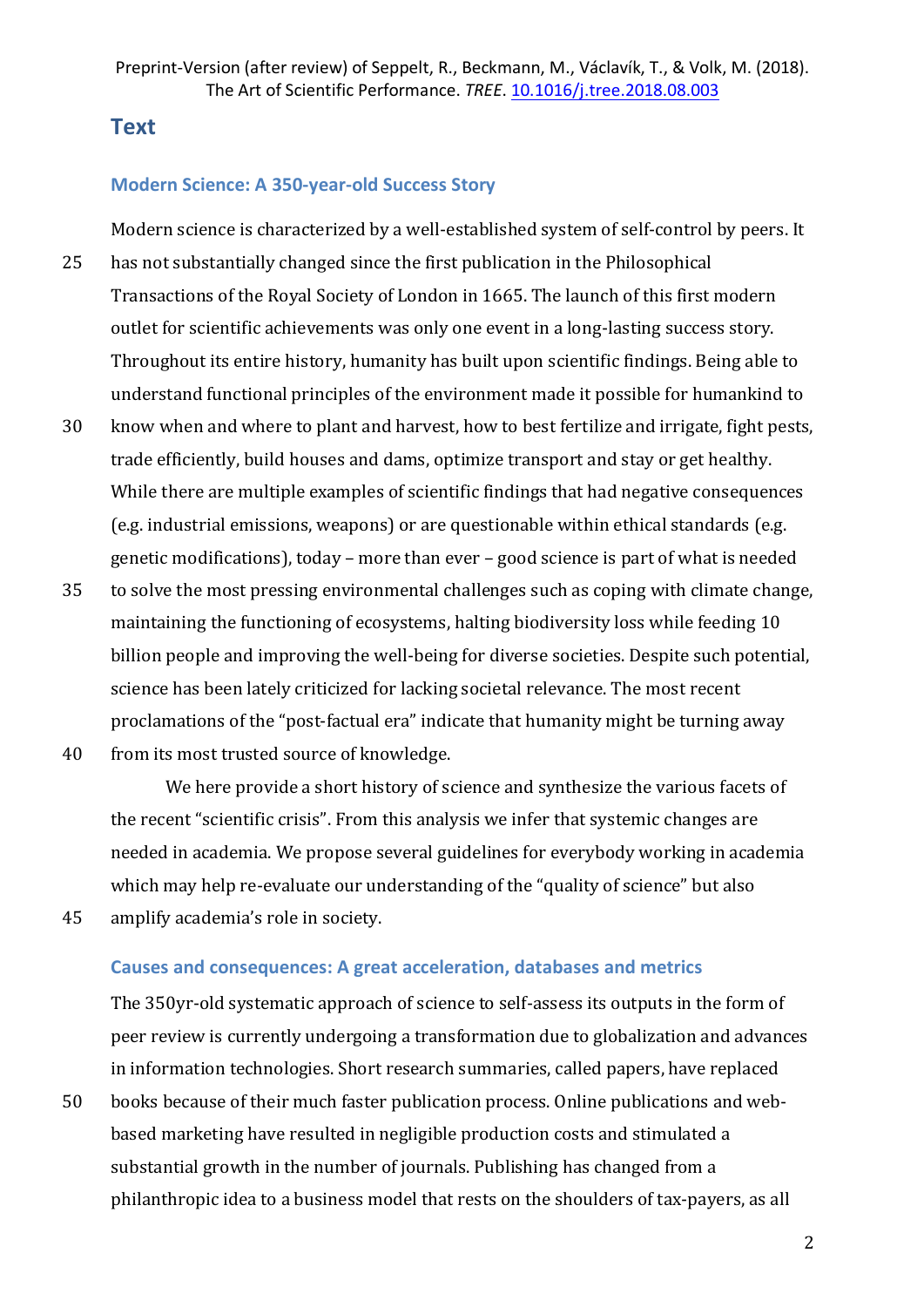three aspects involved in creating a scientific publication (research, paper writing and 55 reviewing) are done largely by tax-funded scientists. All this has led to a "Great Acceleration in Science", Box 1.

At the same time, global publication networks provide new options for collaboration by offering access to almost everything that is published. Open science and open access was kick-started together with pleas for more transparency and openness

- $60$  [1], which has given researchers the opportunity to disseminate scientific knowledge in a global village. Scientific databases have led to the development of indicators, which, allegedly, measure scientific performance. Most prominently the h-index was proposed to measure the productivity and impact of a scientist, while the impact factor is supposed to measure the outreach and impact of a journal [2]. However, a major
- 65 disconnect evolved between the original purpose and the way researchers and administrators apply such metrics today [2, 3]. Single indicators are used for too many purposes: evaluating individuals in academia, promoting faculty members and deciding on funding schemes. New indicators have been proposed, suggesting that major innovations can occur throughout a scientist's lifetime [4, 5]. However, even new and
- 70 highly comprehensive indicators cannot resolve the issue, as all metrics refer primarily to some measure of quantity. Goodheart's law in economics - "*Any observed statistical regularity will tend to collapse once pressure is placed upon it for control purposes.*" – unequivocally leads to "the natural selection of bad science" [6].
- The scientific community seems to have decided for a simple growth paradigm on 75 all levels, from institutions and universities down to individual scientists. Scientists, publishers and institutions are measured by the sheer amount of output and citations. Writing many papers and being active on social media is now perceived as being more crucial for career advancement than adhering to quality. For a scientist, time not spent on publications will simply lower performance if measured by a simple output metric of
- 80 papers and citations. A hundred years after its first use in the modern sense, the phrase "*publish or perish*" has changed to "*impact or perish*" [3]. Sadly, it seems that the original meaning of the old Jesuits' proverb "*publish lest the knowledge should perish with you*" has been forgotten.

#### 85 **Transitioning back from quantity to quality**

Science is inherently capable of self-reflection and self-critique. The change that is needed is systemic but achievable: overcome our addiction to quantity, re-learn and

3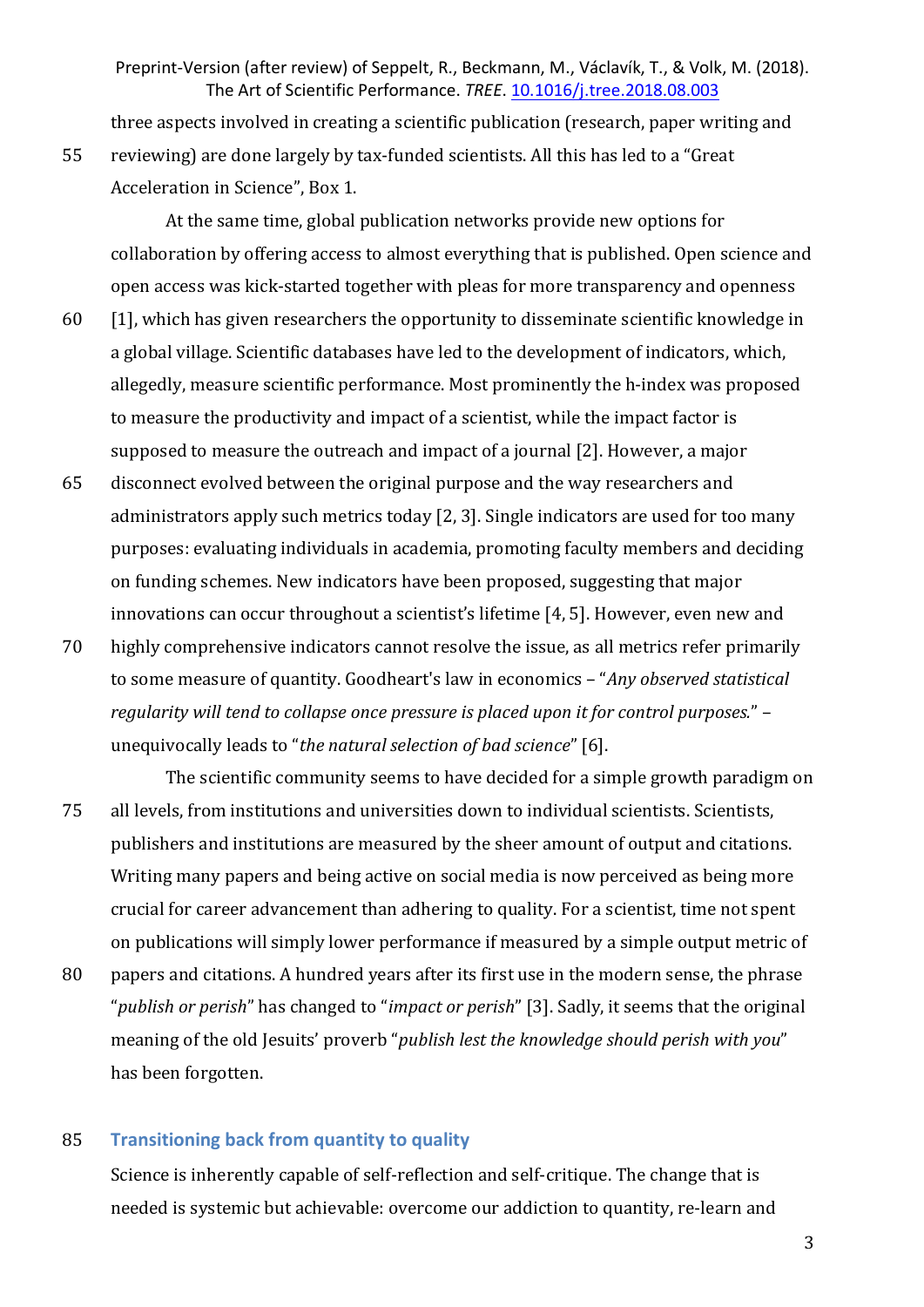trust in quality and minimize our distance to society. However, optimizing the work in an institute might be prone to failure if this is not orchestrated with changes in

- 90 education, promotion and incentive systems. We suggest a handful of easy-to-adopt guidelines for authors, editors and reviewers, but also science administrators to overcome the erroneous practice of measuring quality with quantity-based indicators,  $Box 2.$
- **To authors, editors and reviewers:** Drastically change assessments of 95 individual performance, starting with your self-perception. Limit yourself to the most exciting, most relevant publication projects with respect to what you want to lead. Creativity and innovations originate from free time, so stop putting too much pressure on vourself. Don't get distracted by too many co-authorships. Aim at highest standards for transparency and reproducibility and make results, data and methods openly
- 100 accessible, transparent and long-lasting [1]. Correspondingly, editors and publishers should allow the publication of repetitions as well as failed experiments. Studies on the reproducibility of critical findings should be fostered, e.g. [9]. Reviews should be made public together with the paper to guarantee the quality of the review. This should be accompanied by adopting open science principles, fostering open data exchange and
- 105 finding a fair payment system, which does not exclude research from financially less equipped institutions. Similarly, aim at highest standards for publishing your work: rather than focussing on a journal's impact factor, select publication outlets with the best-suited open access standard, low publication cost, fast, constructive and perhaps open review, Box 2, c.f. Faculty of 1000 (F1000).
- 110 **Evaluation committees and science administrators** need to change their perception: Don't judge applications by the simple number of publications but focus on which are the most exciting and achievable goals. Don't use quantitative indicators in synopses and avoid sorting a list of applications simply by the number of papers, hindices, or grants acquired. Let members of the committee openly select their own
- 115 indicators of quality or performance and reserve sufficient time to discuss and agree on a suite of suitable quality indicators. The productivity of applicants should be considered equal if a maximum of about two papers as lead author per year is achieved. More papers mostly indicate good collaboration skills. Finally, a focus on sheer numbers of performance can discriminate against women in science [7]. Clarivate Analytics, Scopus
- 120 and Google Scholar will continue to be with us but we need to revisit the complex incentive system that science has developed: Use these systems correctly in synthesis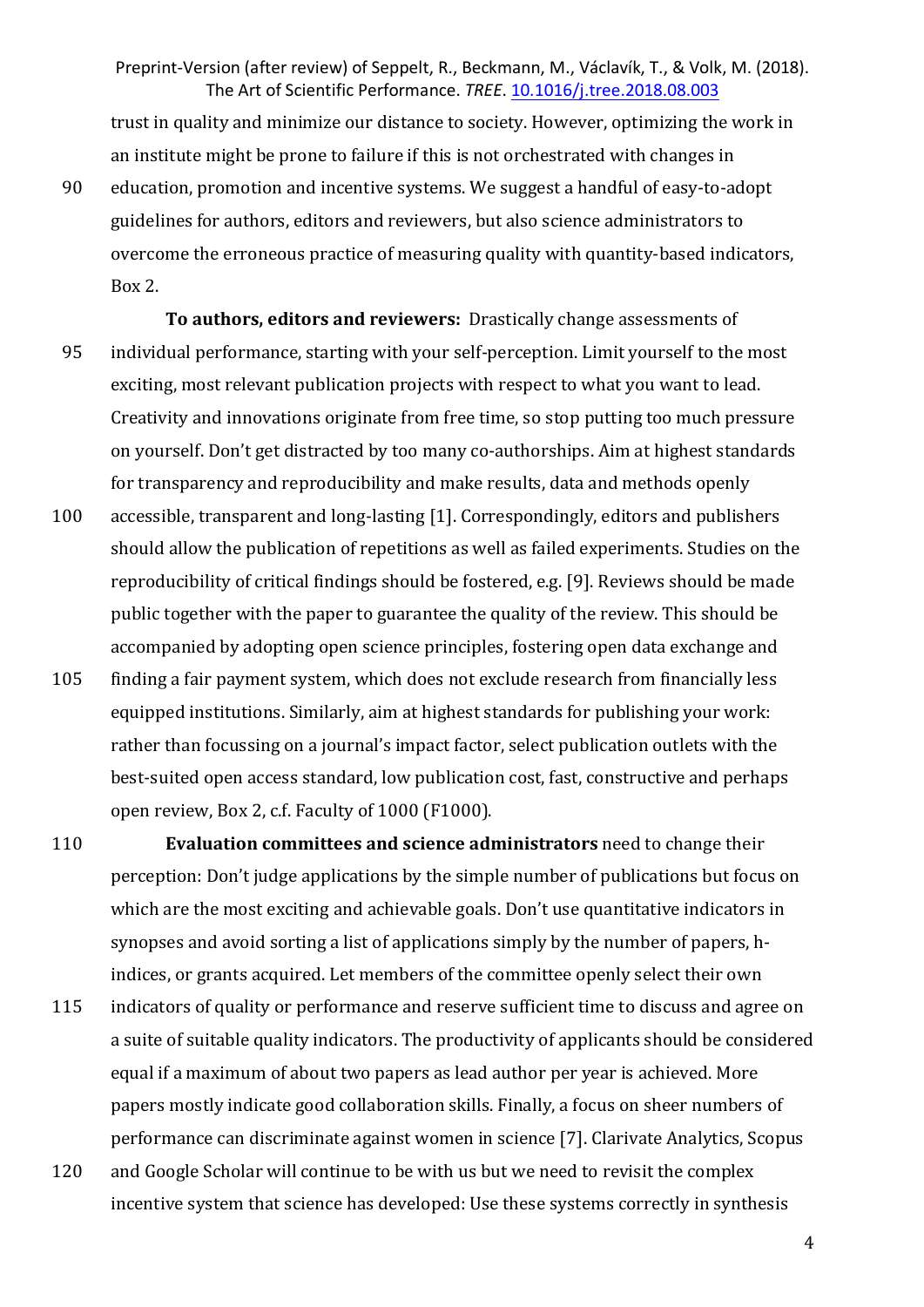reports as well as for measuring performance  $[4]$ . If at all, indicator systems such as Eigenfactor® should be used more widely as they are less prone to being used for cheating [5]. After decisions are made, be patient: Creativity can happen at each point in

125 time throughout a scientist's lifetime [4], and research is supported best if money spent provides time for being creative rather than demanding more output.

#### **Reducing distance to society**

While the previous recommendations address academia's internal organization, the scientific community also needs to be aware of its role within society. Science will likely

- 130 continue to be funded by donors and taxpayers, which entails certain agendas but this does not necessarily affect academic freedom. Creativity, innovation and consequently economic growth were and still are the general arguments that support science and research. However, societies do request evidence-based solutions to pressing problems, which range from placed-based environmental management problems to global change.
- 135 Consequently, scientists must be able to collaborate with stakeholders or be part of a science-policy process and be ready to act as "Honest Brokers" without compromising the quality of scientific findings. In global change research this has led to the implementation of science-policy advisory bodies of the United Nations: The Intergovernmental Panel on Climate Change (IPCC) and the Intergovernmental Platform
- 140 on Biodiversity and Ecosystem Services (IPBES).

Contributing to this trans- and interdisciplinary process of knowledge synthesis and dissemination is demanding even for senior scientists and often poorly supported by academic institutions. Funders and science administrators need to acknowledge that these emerging tasks require additional time and a broad range of competences. In

- 145 order to get promoted, however, scientists usually develop profiles through specialization rather than evolving into generalists  $-$  as scientists did in the times of Humboldt or Newton. This inherent demand to be unique counteracts demands for integrative research that is relevant for society. While research topics of modern science are highly specialized, this should not keep a scientist from aiming at explaining the
- 150 discoveries and societal relevance of his or her topic to a broader audience. Scientists need to be prepared to explain the significance and merits of their own research to a wider public, to a layman, your grandma, Box 2.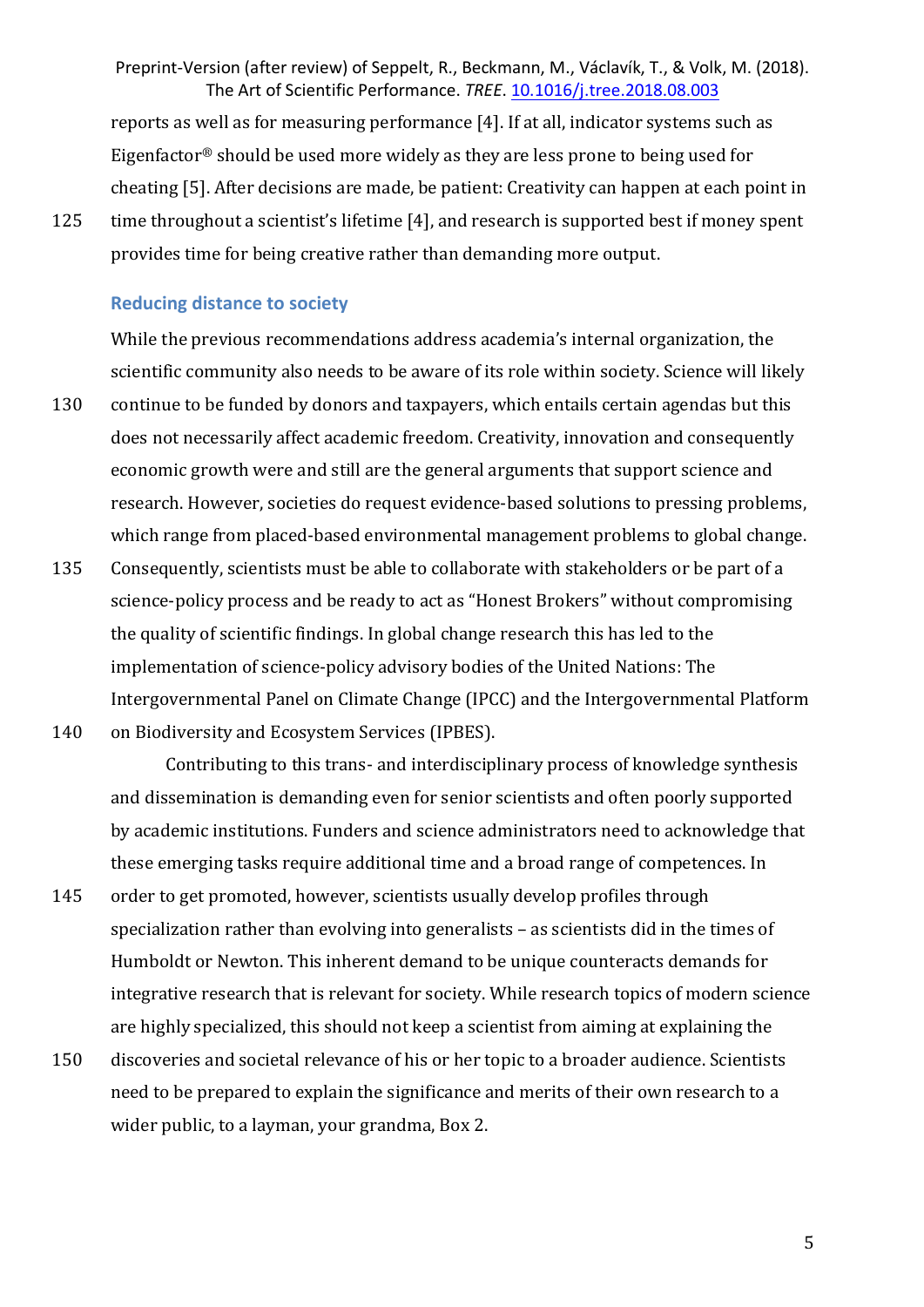#### **A joint effort: Enabling academia to re-evaluate quality**

A plea to foster quality in science opens a can of worms. Quality is multifaceted, an 155 aspect that science managers might not find helpful. There is no such thing as a generic measure of scientific ingenuity, repeated but futile attempts to measure it notwithstanding [4]. Like the protagonist of the 1974 novel "Zen and the Art of Motorcycle Maintenance: An Inquiry into Values" by Robert Pirsig, academia needs to reevaluate what is understood by the quality of science and acknowledge that the current

- 160 scientific system hampers the assessment of quality. We need to recognize that our understanding of quality might evolve even throughout one scientist's lifetime. Its constituting elements, however, remain the same: curiosity, surprise, discovery but also societal relevance for problem solving.
- The changes needed in our current science system should affect scientists of all 165 career stages, funders, publishers, reviewers and science administrators and must be orchestrated amongst these groups. This joint effort can rely on a simple basic principle: Anybody who works in science does this with a tremendous intrinsic motivation, curiosity and voluntary hard work. But at the end of the day, everybody is confronted with some very basic requirements: to get a grant, get promoted, get tenure, earn one's
- 170 livelihood and possibly support a family. No matter what the specific next steps are, we need to acknowledge the fact that the system is made up of human beings. To save modern science from being a candidate for the UNESCO list of intangible cultural heritage, we all need to recognize that it is time to stop promoting quantity and instead take our time to assess quality.

## 175 **Acknowledgements**

We thank Monika Baker for stimulating this work. Tim Parker, Stefan Schmukle and Florian Cord provided very helpful comments on earlier versions of the manuscript. The authors express their regret about not being unaffected by the developments criticised, but pledge to follow their own guidelines in Box 2.

## 180 **References**

- 1. Nosek, B.A. *et al.* (2015) Promoting an open research culture. *Science* 348, 1422– 1425
- 2. Abbott, A. *et al.* (2010) Metrics: Do metrics matter? *Nature* 465, 860-862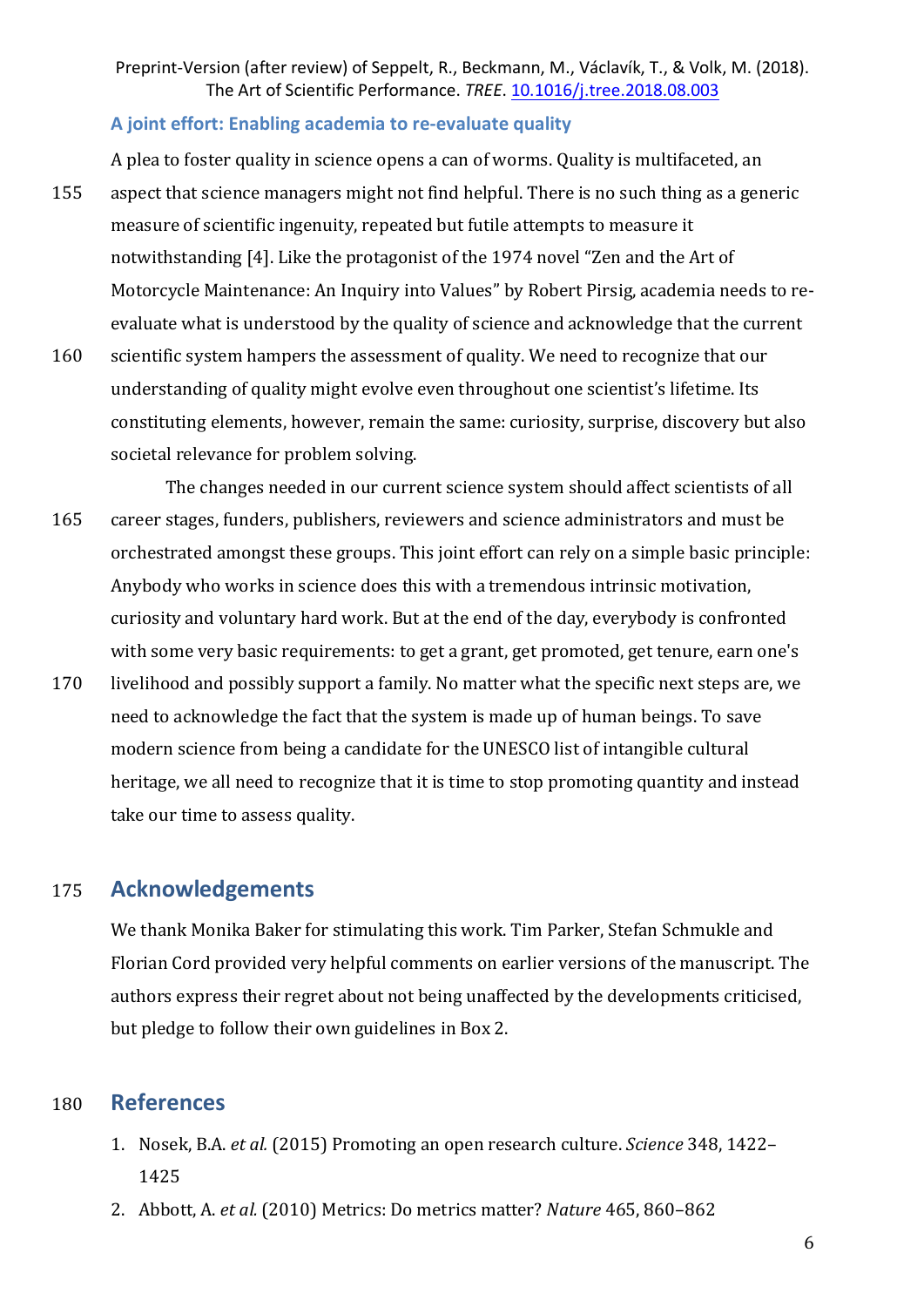- 3. Biagioli, M. (2016) Watch out for cheats in citation game. *Nature* 535, 201-201
- 185 4. Sinatra, R. *et al.* (2016) Quantifying the evolution of individual scientific impact. *Science* 354, aaf5239-aaf5239
	- 5. Davis, P.M. (2008) Eigenfactor: Does the principle of repeated improvement result in better estimates than raw citation counts? *J. Am. Soc. Inf. Sci. Technol.* 59, 2186–2188
	- 6. Smaldino, P.E. and McElreath, R. (2016) The natural selection of bad science. *R. Soc.*
- 190 *Open Sci.* 3, 160384
	- 7. Larivière, V. *et al.* (2013) Global gender disparities in science. *Nature* 504, 211–213
	- 8. Jinha, A.E. (2010) Article 50 million: An estimate of the number of scholarly articles in existence. *Learn. Publ.* 23, 258-263
	- 9. Open Science Collaboration (2015) Estimating the reproducibility of psychological
- 195 science. *Science* 349, aac4716-aac4716
	- 10. Herndon, T. et al. (2014) Does high public debt consistently stifle economic growth? A critique of Reinhart and Rogoff. *Cambridge J. Econ.* 38, 257-279
	- 11. Lindsay, J. and Boyle, P. (2017) The conceptual penis as a social construct. *Cogent Soc. Sci.* 3, 1–7
- 200 12. Savenije, H. (2017) Announcement by EGU and Copernicus. *Cryosph.* 11, 5194 13. Beall, J. (2012) Predatory publishers are corrupting open access. *Nature* 489, 179
	- 14. Larivière, *V. et al.* (2015) The oligopoly of academic publishers in the digital era. *PLoS One* 10, 1–15
	- 15. Ware, M. and Mabe, M. (2015) *The STM Report.* International Association of Scientific,
- 205 Technical and Medical Publishers. Prins Willem Alexanderhof 5, The Hague, 2595BE, The Netherlands.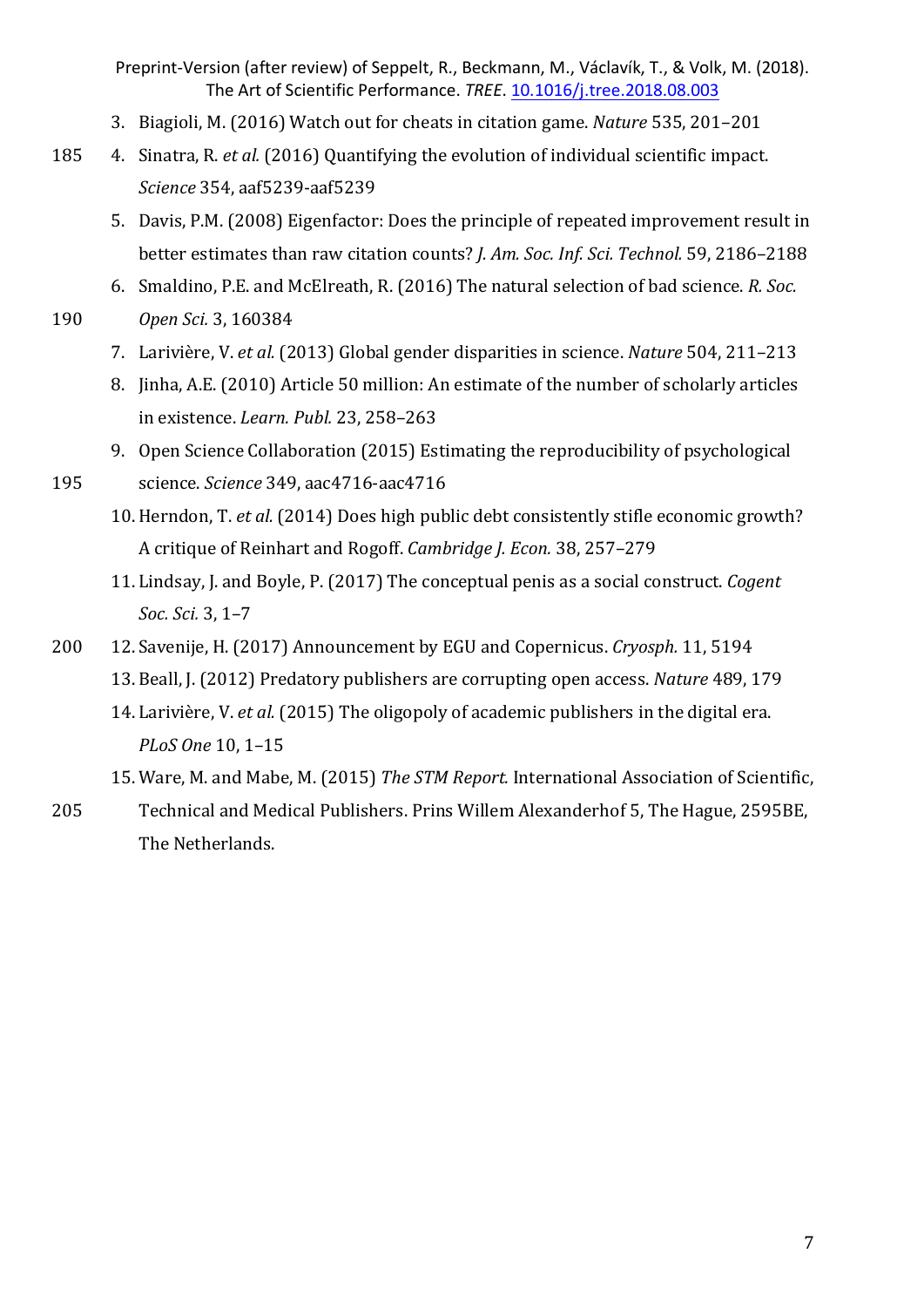**Box 1:** "The Great Acceleration in Science" and outstanding examples of bad practices.

210

In 2015 the top five publishers held  $40\%$  of all journals (Fig. 1, 2b), continuously  $increasing$  profits (Fig. 2c) and determining licence models: A "Publishers Oligopoly" [14, 15]. This was accompanied by an exponential increase in the number of journals as well as published papers (Fig. 3), exceeding 50 million published papers in 2008 given

215 the extrapolation in [8] (Fig. 3b), while the number of papers read as reported by scholars was linearly increasing only (Fig. 3c), which could simply be due to the reduction of the average paper size.

Given the vast quantity of papers, it can be reasonably expected that not all publications followed the principles of good scientific practice; a non-comprehensive list 220 of examples include:

- Lack off "reproducibility": Only 36% of controlled experiments in psychology were reproducible and confirmed earlier findings [9]. Less prominent was the failure to reproduce findings from a simple Excel sheet analysis which resulted in questioning the foundation of European fiscal "austerity" politics  $[10]$ .
- $225$  Publishing "fake-papers": Sokal-style hoax articles receive positive reviews in credible journals, e.g. [11].
	- Fostering "cross citation": Editors promote citations between journals to boost impact factors, e.g. [12].
- Misuse of metrics: The obsession with metrics motivate trickery such as "h-index" 230 farming", or even "misconduct" [3].
	- Emergence of "Predatory journals": Open-access publishing models are increasingly used to generate money and offer easy publishing without quality assurance, reported on the "black-list" by J. Beall till 2017 [13].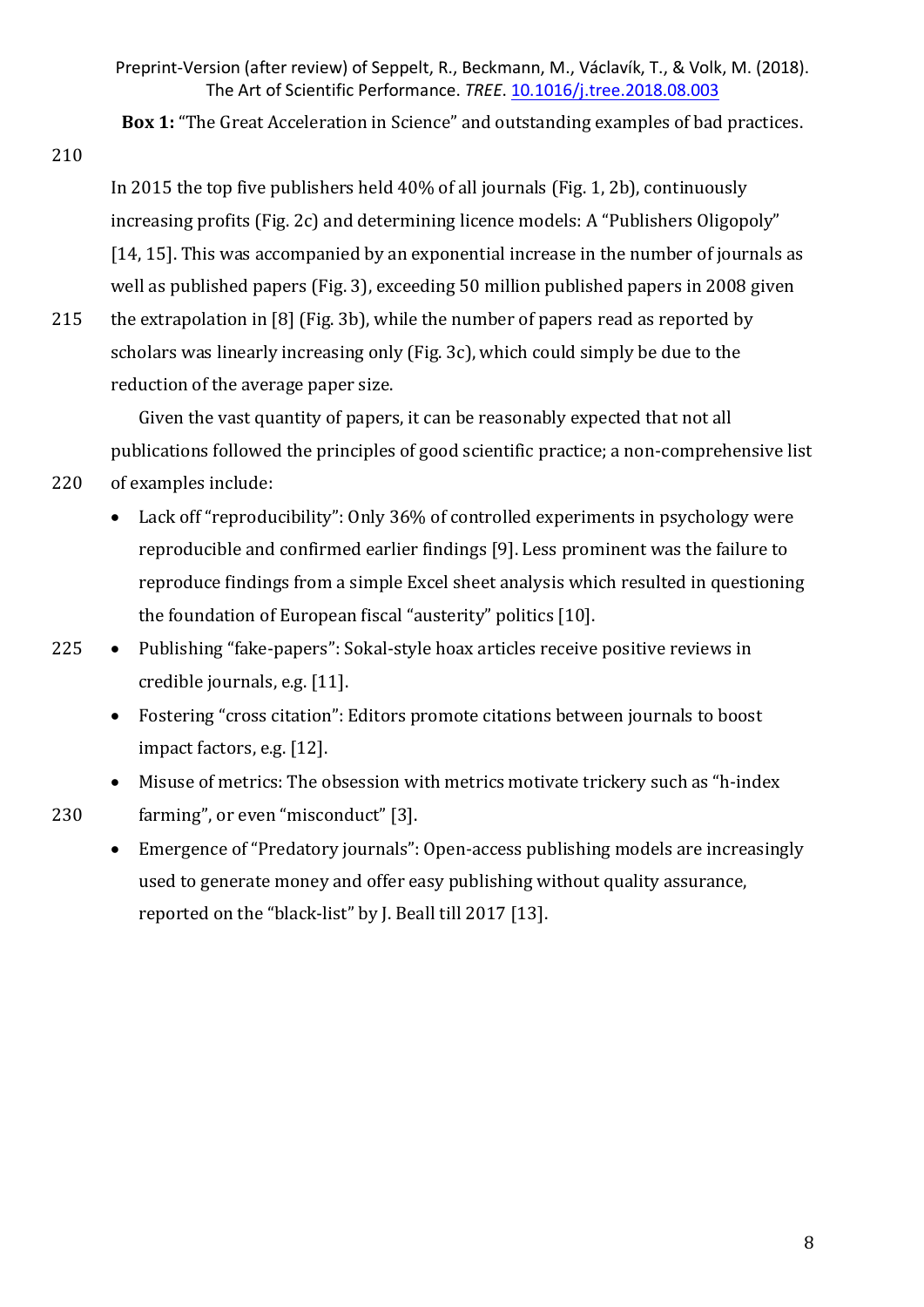

235

Fig 1: Numbers of journals published by each of the ten largest publishers and their cumulative percentage of the total number of published journals, data from 2015 [14].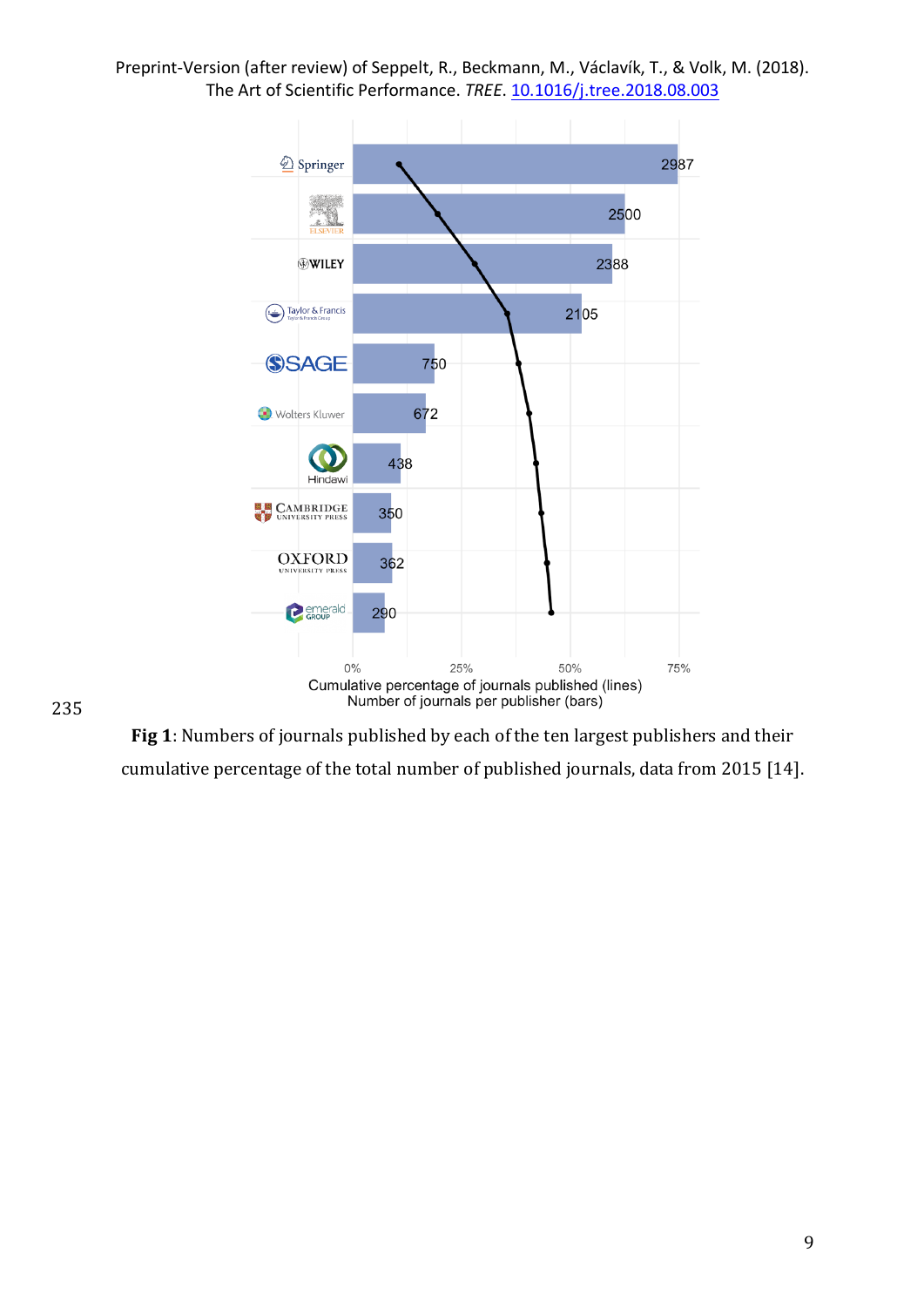

Preprint-Version (after review) of Seppelt, R., Beckmann, M., Václavík, T., & Volk, M. (2018). The Art of Scientific Performance. *TREE*. 10.1016/j.tree.2018.08.003

240

Fig 2: Recent trends of the "Great Acceleration of Science": While the number of published papers increased exponentially (Fig 3), the number of papers read pear years as reported by scholars increased linearly (a). A major portion of journals moved to large publishers (b, green bars), while only a few moved to smaller publishers (orange). 245 This increased publishers profits: operating profit of Reed-Elsevier as example (c), average profit margin of Reed-Elsevier in this period was 20% (range from 13% to 26%), data sources [14, 15].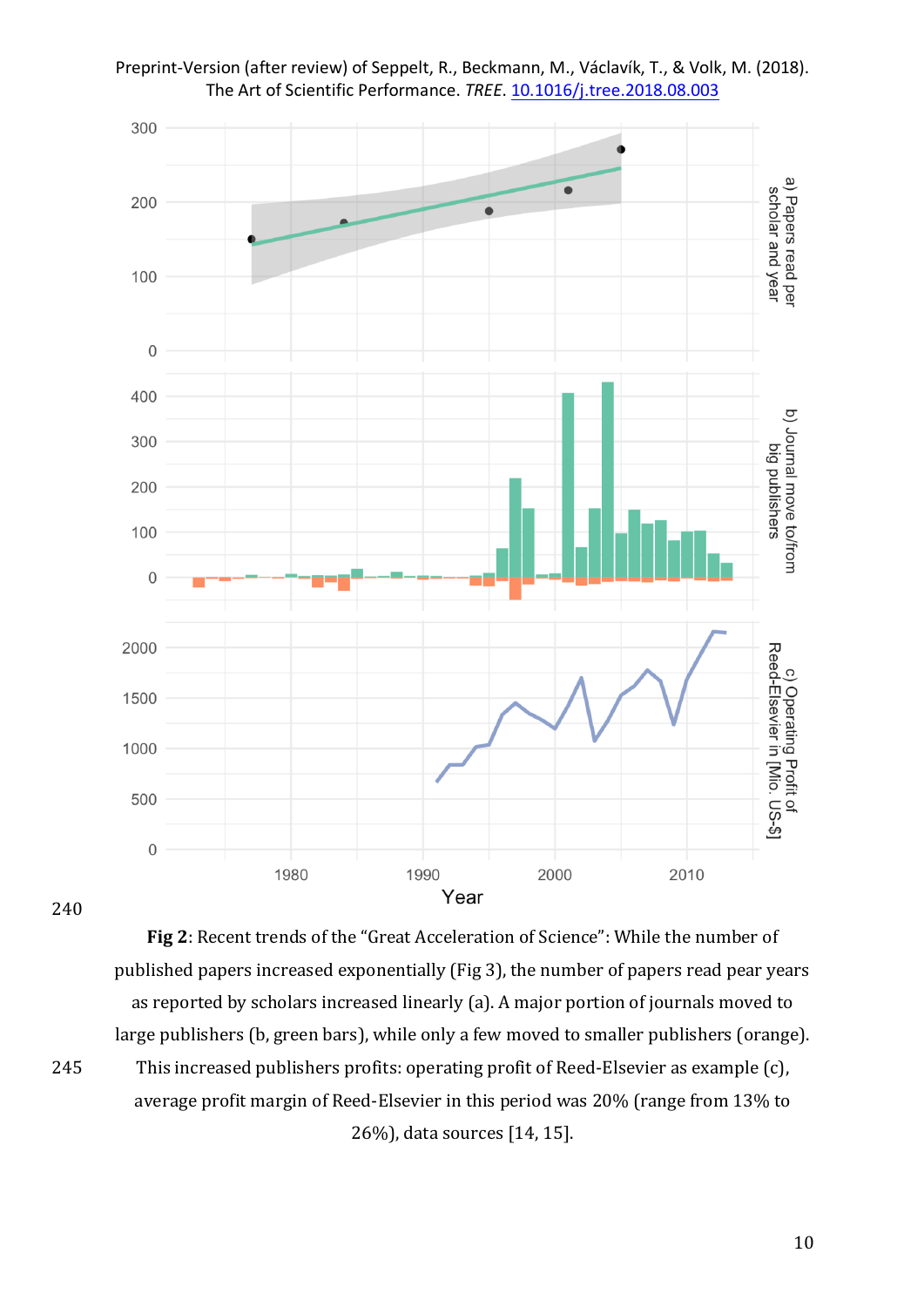



250 **Fig 3**: Development of peer reviewed journals (a) and extrapolated number of published papers (b) since 1700, estimating approximately 50 Mio. published papers till 2008 (shaded area), data and regression functions from  $[8, 15]$ .